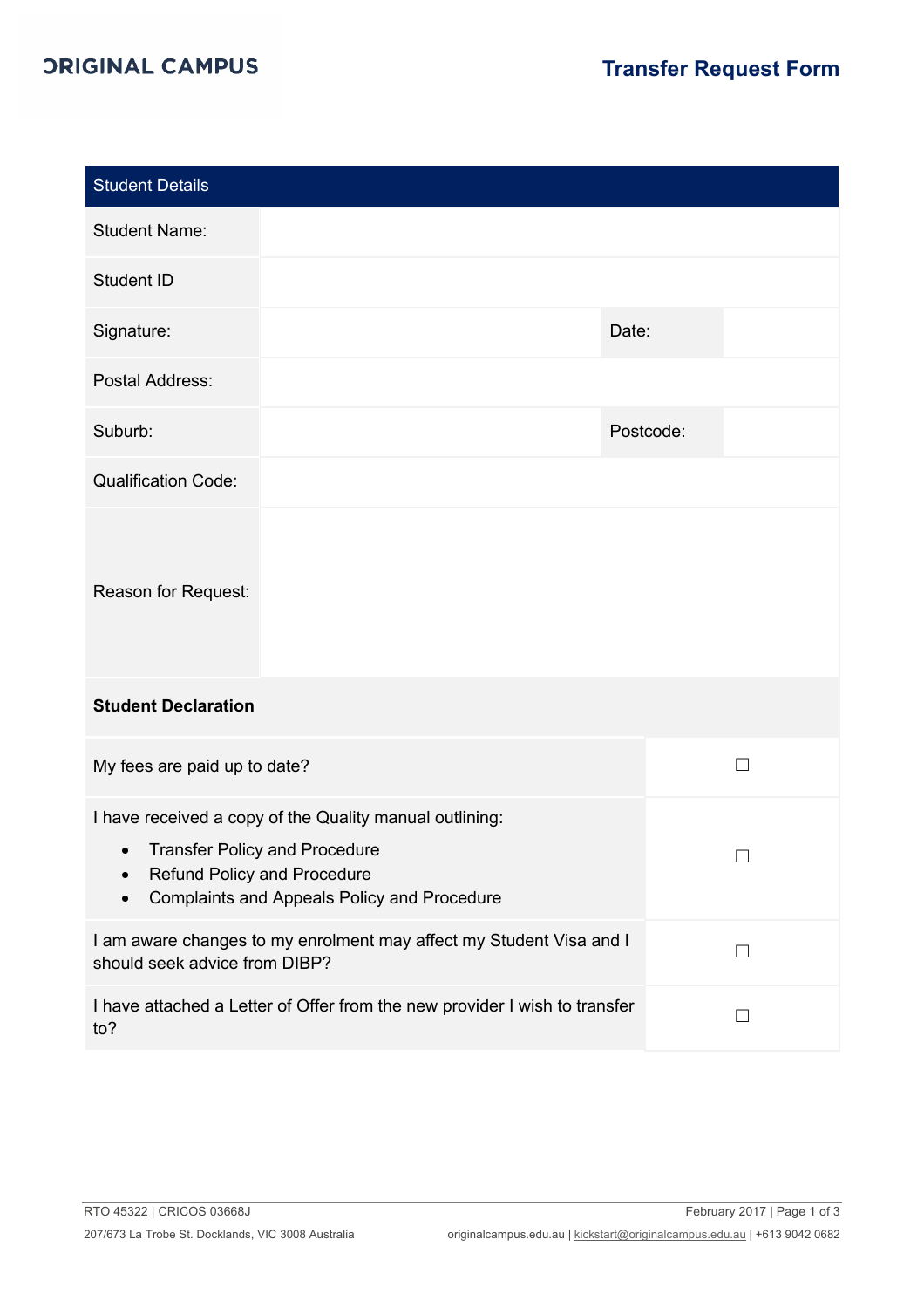## *ORIGINAL CAMPUS*

| New Enrolment Details                   |  |
|-----------------------------------------|--|
| <b>Provider Name:</b>                   |  |
| <b>Provider CRICOS</b><br>code          |  |
| Course name you<br>wish to transfer to: |  |
| Course code you<br>wish to transfer to: |  |
| Date study is to<br>commence            |  |

## Bank details for refund (must be Australian bank)

Bank:

BSB:

Account Number:

*Please Note: Original Campus preferred method of payment of refunds is via an Australian Bank Account. Students are responsible for the fees associated with transferring the refund to an overseas bank account.*